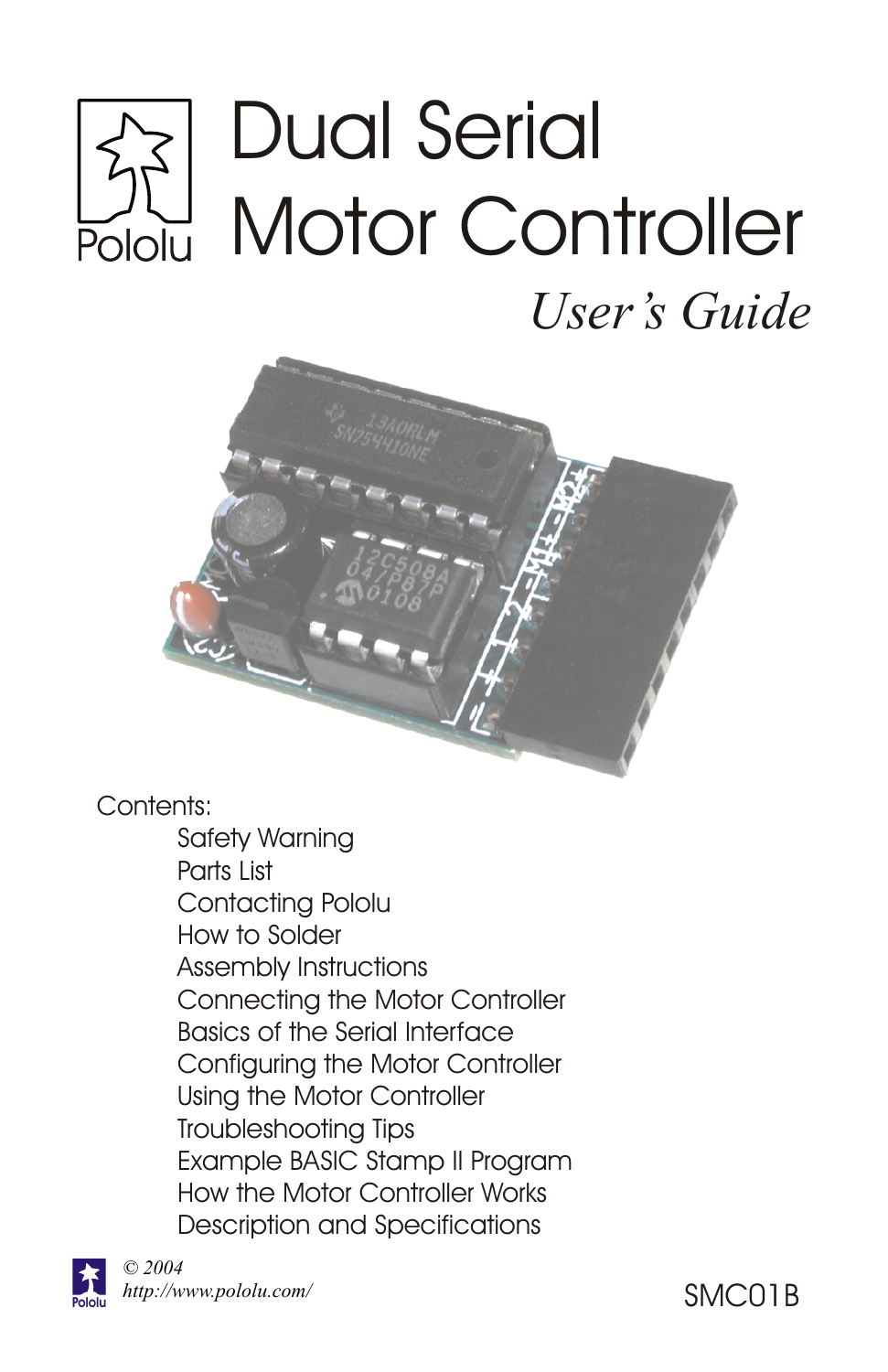

# **Important Safety Warning**

This kit is not intended for young children! Assembly of this kit requires high-temperature soldering and the use of sharp cutting tools. Some included components may become hot, leak, or explode if used improperly. Pololu strongly recommends that you wear safety glasses when building or working with *any* electronic equipment. Children should use this kit only under adult supervision. **By using this product, you agree not to hold Pololu liable for any injury or damage related to the use or to the performance of this product. This product is not designed for, and should not be used in, applications where the malfunction of the product could cause injury ordamage.**

## **Parts List**

The following components are the motor controller parts. Make sure to verify that all components are included, and that you know which component is which. Each component is labeled with its reference number and description. There are 11 parts in the kit, including the PCB.



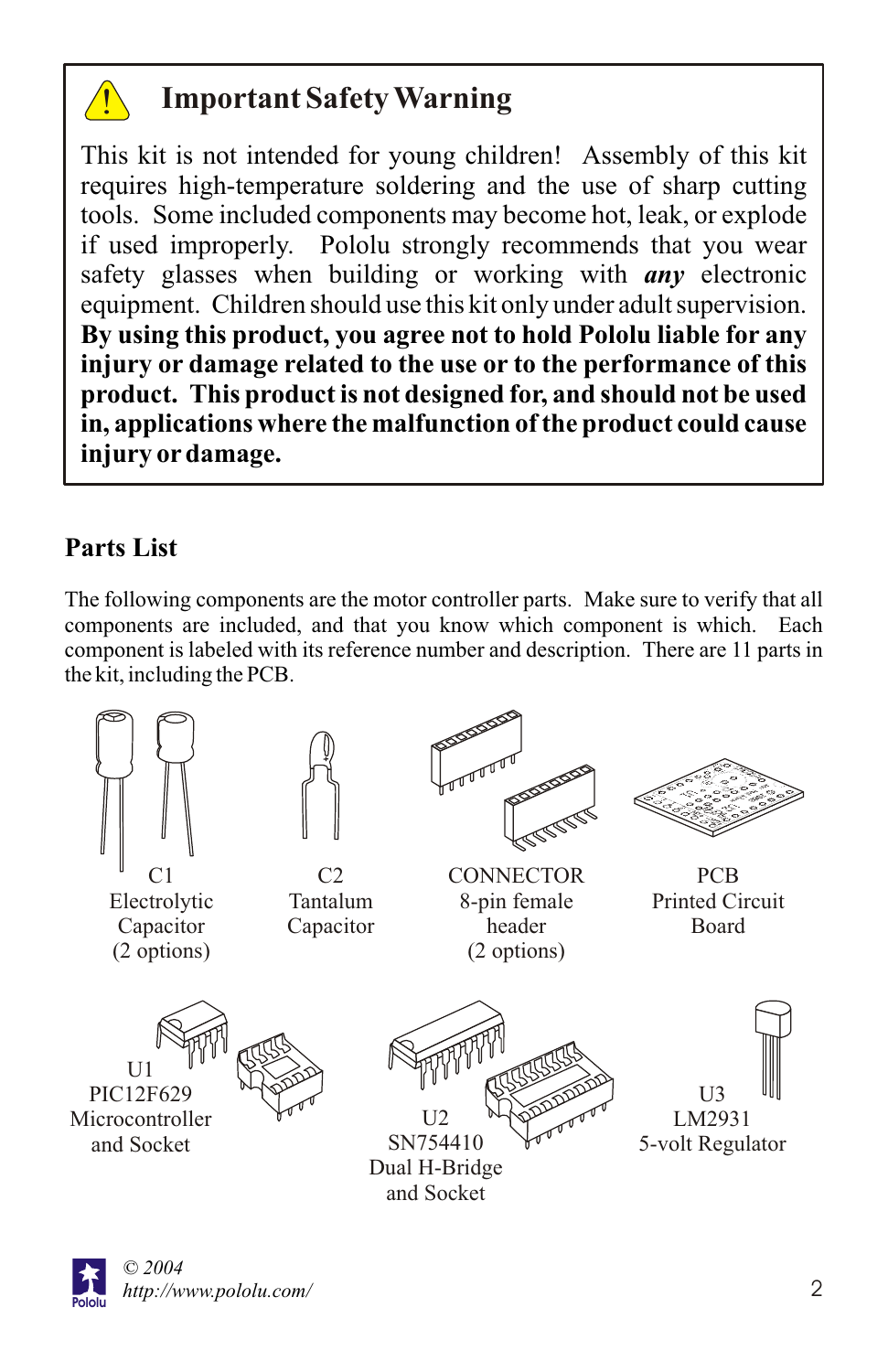## **Contacting Pololu**

You can check the Pololu web site at http://www.pololu.com/ for the latest information about the motor controller, including color pictures, application examples, and troubleshooting tips.

We would be delighted to hear from you about your project and about your experience with our motor controller. You can contact us through our online feedback form or by email at support@pololu.com. Tell us what we did well, what we could improve, what you would like to see in the future, or anything else you would like to say!

## **How to Solder**

You need a soldering iron and diagonal cutters to assemble the motor controller. The green printed circuit board (PCB) is the base that holds the components together and establishes the necessary electrical connections. The PCB has two sides: a top side, or

*component side*, which has white silkscreen markings, and a bottom side, or *solder side*. Insert the components from the top side and solder them on the solder side. In general, you should insert and solder the components so that they are as close as possible to the PCB. All components in this kit, except for voltage regulator U3, should be flush with the PCB. After soldering, trim excess leads with diagonal cutters.

To solder, heat a component lead and the PCB pad and then apply solder until the solder flows onto both the lead and the pad. If the solder beads up on the lead or on the pad, the connection is bad, so you should apply more heat. However, be careful not to damage any components through overheating.



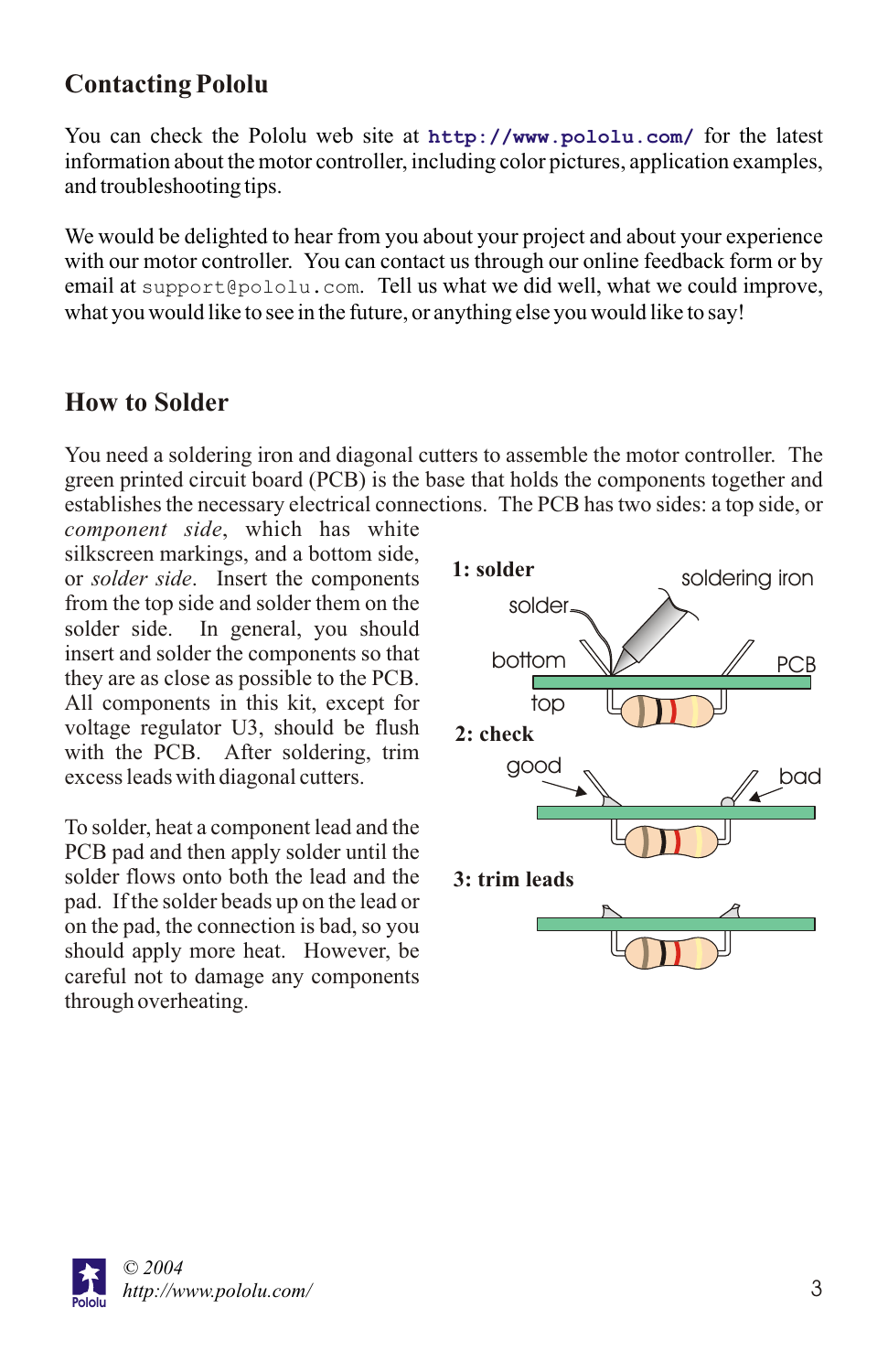# **Assembly Options**

You can assemble the motor controller in several ways, so before you begin, there are three choices you must make. The options concern the size of the assembled motor controller. You can insert the various components into the PCB without soldering to help determine which options are best for you.

**Should I use IC sockets for U1 and U2?** The sockets are not necessary, and not using them will make your motor controller slightly smaller. Not using them, however, will make it much more difficult to replace the ICs if they are damaged, and also make it possible for you to damage the devices while soldering. **We strongly recommend using the sockets.**

**Which C1 option should I use?** Two electrolytic capacitors are provided in the kit. The larger capacitor is rated for 25 volts, whereas the smaller one is rated for 16 volts. These ratings limit the voltage you can apply to the motor controller and thus limit the maximum voltage with which you can drive the motors. **If you want to drive the motor with voltages higher than 16 volts, or if you don't care about size, use the larger capacitor.**

**Which connector should I use?** A straight connector and a right-angle connector are provided in the kit. It is up to you which you choose to use; you can also solder motor leads directly into the PCB holes and avoid using a connector altogether.

## **Assembly Instructions**

**Caution:** The components **U1-U3 can be damaged by static electricity.** Ground yourself (touch a water pipe or the metal frame of a piece of electrical equipment) before handling these components, and avoid touching their leads. Once assembled, the motor controller can be stored safely in the conductive bag in which the kit is packaged.



Insert the 8-pin socket from the top side of the PCB in the area indicated U1, and solder. On one side of the socket is a notch that should be aligned with the notch on the PCB drawing. The socket protects the PIC microcontroller from being damaged during soldering.

Solder the 16-pin socket in the area indicated U2. Make sure to align the notch on the socket with the notch on the PCB drawing. The socket allows you to replace the motor driver chip if it ever breaks.

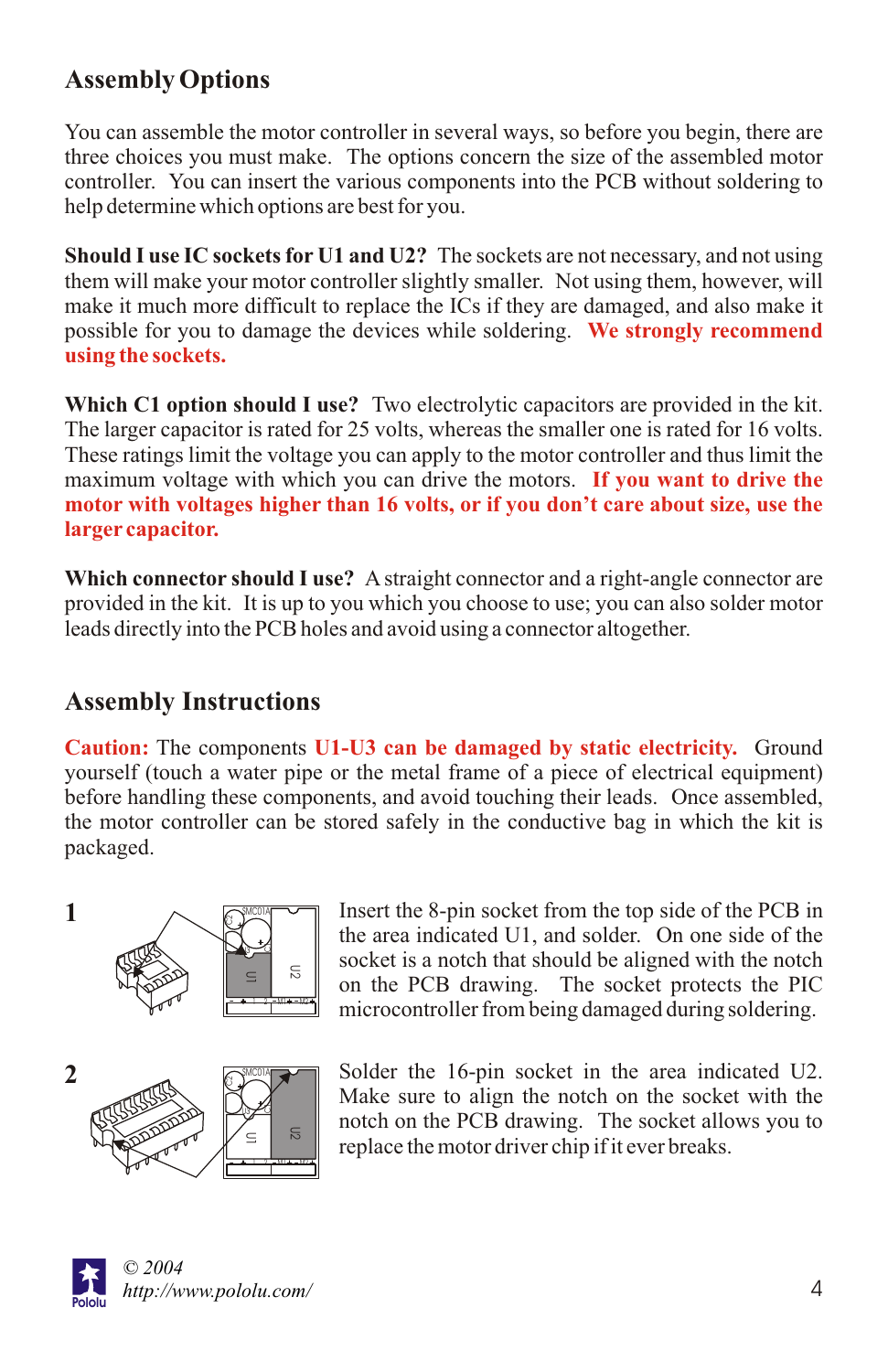**4**

**5**



 $\sum_{\alpha}$ MCUIA GI. Ų3∑

> ន =  $\equiv$   $\equiv$  $11$ 1 2 M1 M2

Next, add the tantalum capacitor C2. You may need to bend the leads to make them straight so that they will fit. The capacitor is *polarized*, which means it **must**  only go in one way. Make sure the side labeled with a "+" and a stripe goes into the hole that is also marked with a "+". If the PCB is oriented as shown in the diagram, the lower hole is for the positive lead.

Now, add the voltage regulator, U3. Make sure the device is oriented as shown on the silkscreen drawing, with the flat side facing the outside of the PCB. **Caution! The voltage regulator can be damaged by static electricity.**

 $\sum_{i=1}^{\infty}$ GI. U3 — ន  $\equiv$   $\equiv$  $11$ 1 2 M1 M2 **<sup>+</sup> <sup>+</sup>**

In this step, add your choice of electrolytic capacitor for C1. The larger capacitor is necessary if you want to run your motors off of a 24-volt power source, and you should use it if you don't care about the size of the completed motor controller. **identifies the negative terminal.** Also, the positive lead is longer. Make sure to match up the positive lead with the appropriate hole in the PCB. **The electrolytic capacitors are polarized, but this time the stripe** 



Next, solder in your choice of connector. You can use either the straight or the right-angle female header provided in your kit, or use your own connector. If you prefer having leads soldered directly to the PCB, you can do so now or wait until you have the leads ready and available.



Finally, insert the two integrated circuits (ICs), U1 and U2, into their sockets. **Make sure that you plug to the sockets.** If you soldered the sockets in backwards, it doesn't matter as long as the actual component is oriented correctly. **Be careful: the ICs**  are static-sensitive, so take appropriate precautions and avoid touching their leads. You may need to bend some of the leads to make them fit in the sockets; if so, hold the plastic body of the IC and push the pins (gently!) against a flat surface, one row at a time. **them in so that the notches on the ICs match the notches on the PCB outline. Do not solder the ICs** 



**7**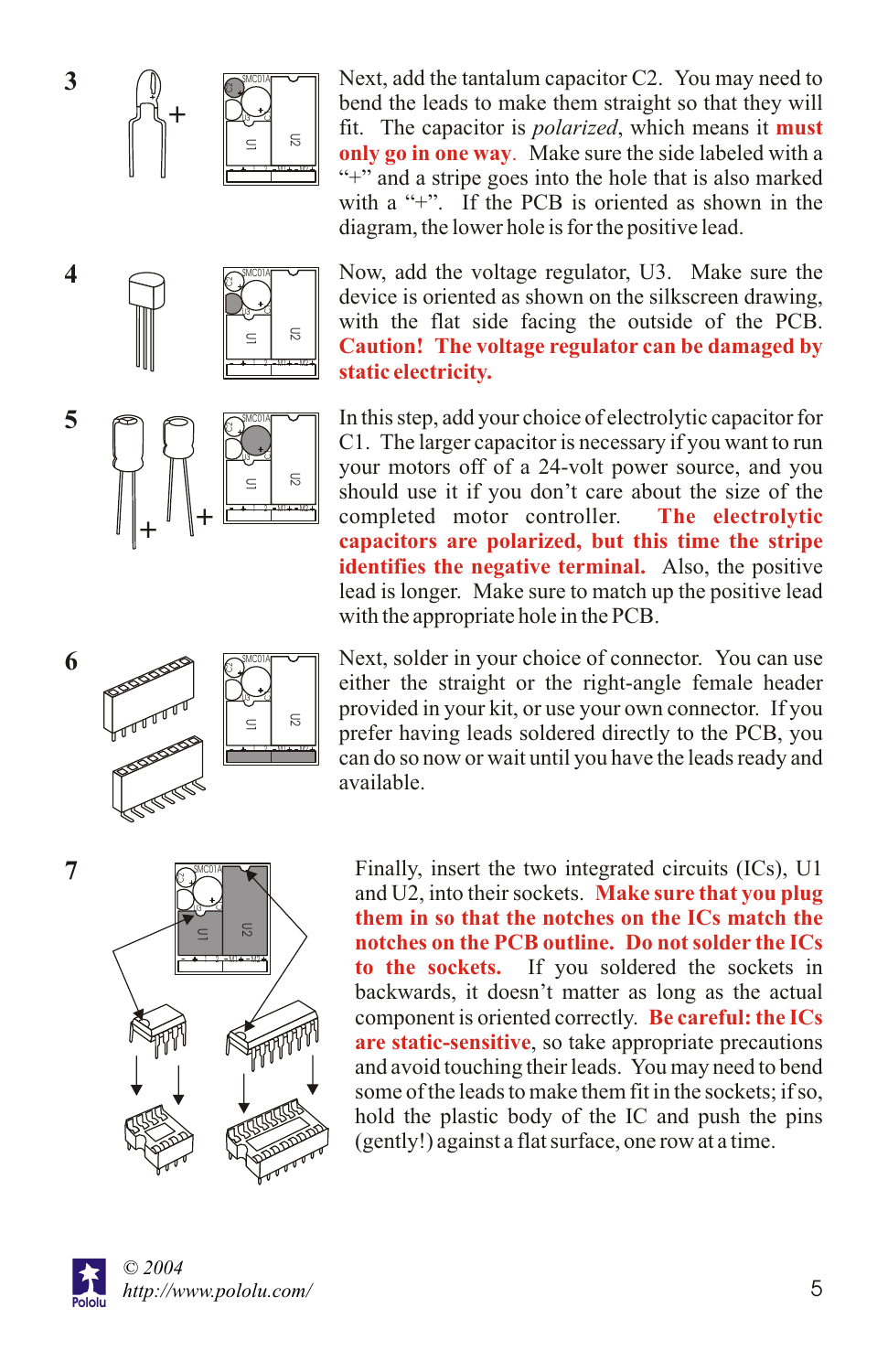## **Connecting the MotorController**

There are eight pins on the bottom of the motor controller for connecting it to the rest of your system. A closeup of the bottom of the PCB is shown to the right, in case you have a hard time reading the

silkscreen on your board. The eight pin labels and the corresponding functions are shown in the table.

**Connecting Power.** some components to explode. Connect the ground pin to a ground terminal on your robot controller. If you have a separate power supply for just the motors, make sure that you connect the negative terminal of that supply to the same ground. **Warning: connecting power incorrectly can cause** 



| <b>LABEL</b>  | <b>FUNCTION</b>           |  |
|---------------|---------------------------|--|
|               | ground (0V)               |  |
|               | positive supply (5.6-25V) |  |
|               | reset                     |  |
| $\mathcal{P}$ | serial control input      |  |
| M1-           | motor 1, negative output  |  |
| $M1 +$        | motor 1, positive output  |  |
| M2-           | motor 2, negative output  |  |
| $M2+$         | motor 2, positive output  |  |

(This situation may arise if, for example, you want to run your robot controller off of a 9-volt battery and you want to run your motors off of a 12-volt battery. You will also need an independent power supply for the motors if you want to use a personal computer as the robot controller. In that case, you might use a battery for the motor supply and use a wall outlet for the PC supply.) Connect the  $+$  pin to the positive terminal of the motor supply; this terminal may connect only to the motor controller, or it may connect to any other device powered by that supply. **Warning: the supply voltage may not exceed 16 volts or 25 volts, depending on which capacitor you chose forC1 in step 5 of assembly.**

**Reset Input.** Connect this pin to a digital output on your robot controller. The reset line must be kept high  $(+5 V)$  for the motor controller to operate; bringing it low (to 0 V) for at least 2 microseconds resets the motor controller to its initial state (all motors off, waiting for its first serial command). You might also use a pull-down resistor on the reset line so that if your main controller gets reset, the motors do not keep running. We strongly recommend using the reset line, but if you do not want to use it, connect it through a 4.7 kOhm resistor to your logic supply. **After turning on the motor controller or resetting it, allow 100 ms for it to start up before sending any serial data.**

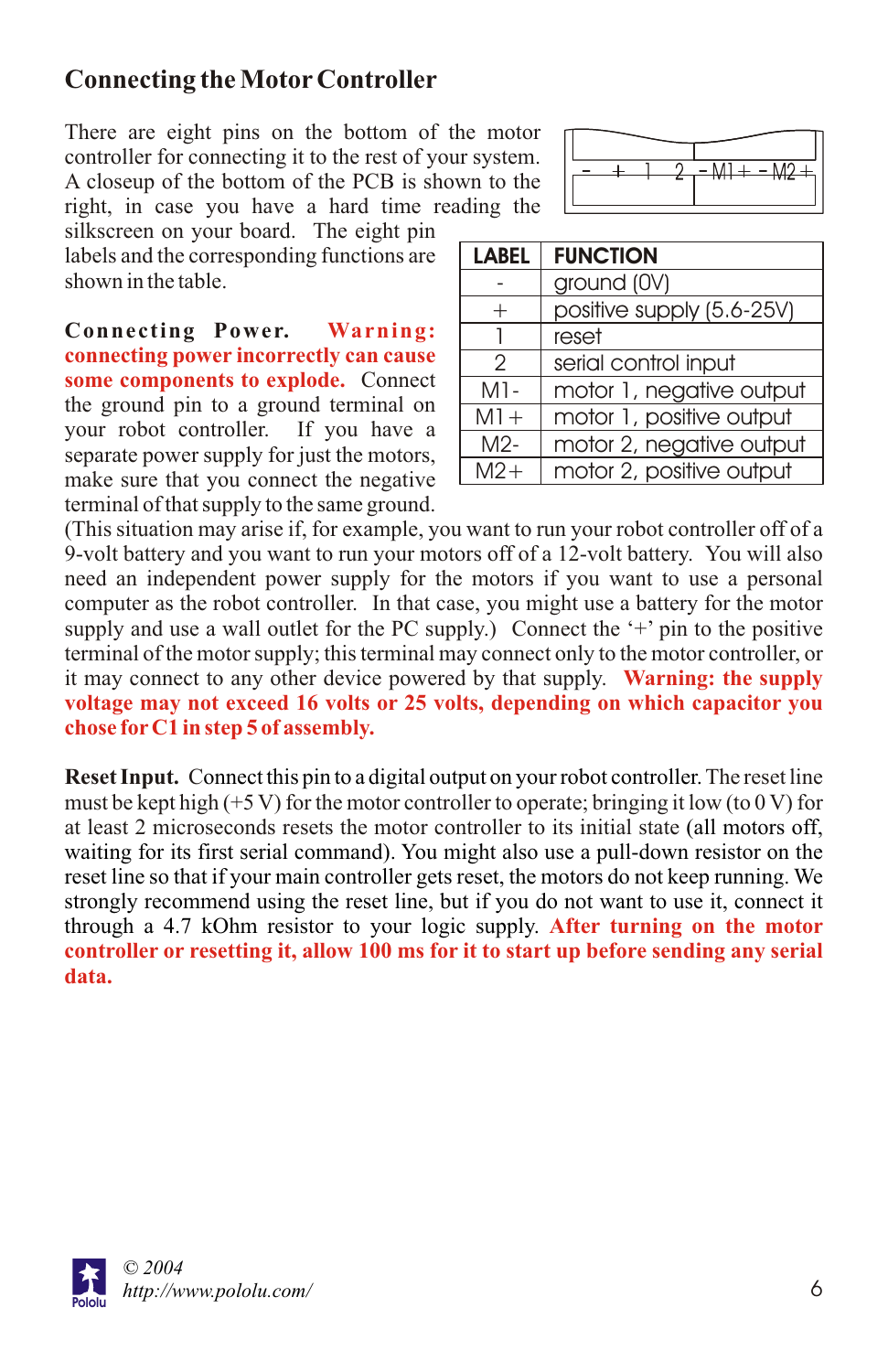**Serial Input.** Use a pin on your main controller that can be used as a logic-level, asynchronous serial output. Serial data can be sent down this line 8 bits at a time, with no parity bit, at any rate between 1200 and 19200 baud. *Once you choose a baud rate, you cannot change it until the motor controller is reset.* Important note: unlike RS-232 serial lines (the standard for serial ports used to connect devices to personal computers), this line uses logic voltages between  $0$  and  $+5$  V. The higher voltages used on RS-232 lines will damage the motor controller. If you need to convert RS-232 levels to TTL levels, you will need to use a level converter such as the MAX220 (made by Maxim). You could also use the simple circuit shown below. **When building circuits Before attempting to connect your own electronics to a the PC's serial port. computer, make sure you know what you are doing! that connect to a PC, be especially careful because you could potentially destroy** 



The above diagram shows a simple circuit for connecting the motor controller to a PC serial port. You will need to connect one side of resistor R1 to a 5V supply, which is available on the PCB at the points indicated on the figure to the right. You can solder a wire onto one of the pads, but make sure that the wire touches only the intended pad.

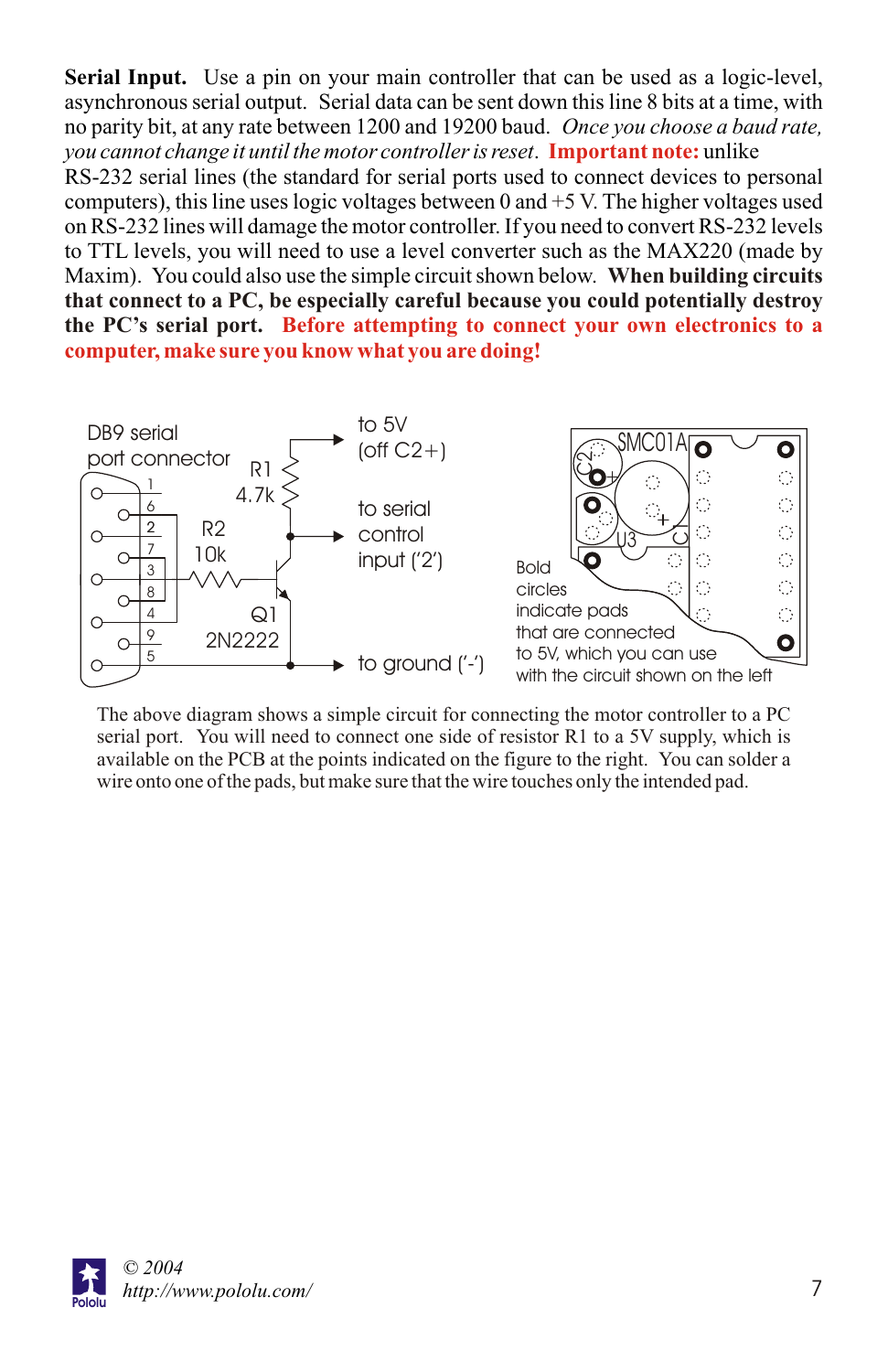**Connecting the Motors in Dual Motor Mode.** If you are using your motor controller to control two independent motors, connect one or two motors to the pins labeled M1 and M2. You probably don't need to worry too much about the polarity, but the  $+$  pins go positive when the controller receives "forward" commands. If you find out that your motors turn in different directions than you expect, you can flip the wiring or just switch the forward and reverse commands on your robot controller program.



#### A typical two-motor setup.

The green box labeled "robot controller" represents a main control unit that includes a battery that is not shown. This robot controller could be a microcontroller or a device such as the BASIC Stamp from Parallax. Keep in mind that the wiring you use for the motor outputs and power connections should be capable of conducting several amps. We recommend using at least 26 gauge wire (remember, smaller numbers mean bigger wires!).

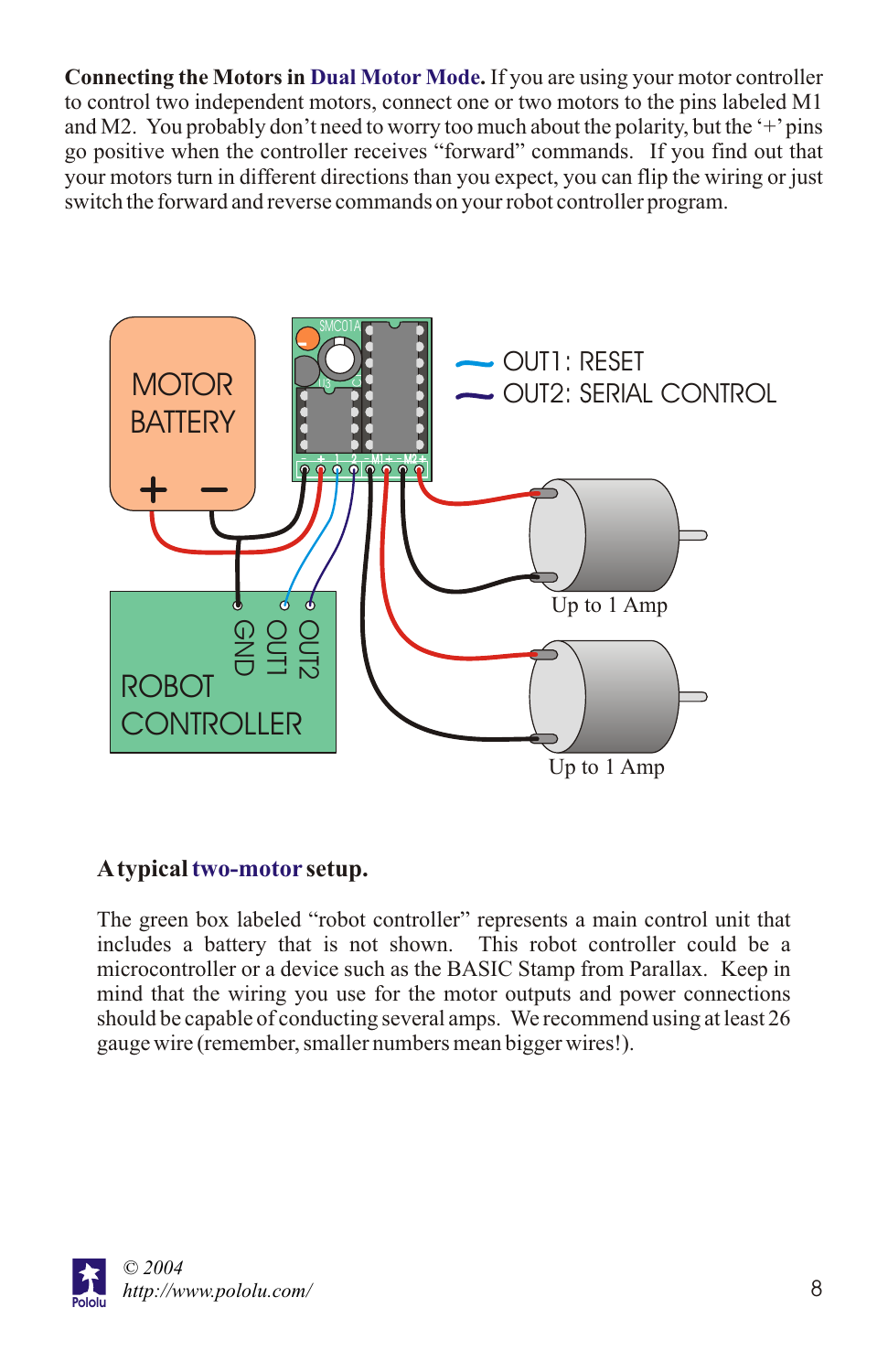**Connecting One Motor in Single Motor Mode.** If you are using your motor controller to control a single motor, you must use all four pins labeled M1 and M2. Before connecting the single motor, make sure that you have configured the motor controller for single motor mode. Connect pins  $M1+$  and  $M2+$  to one motor lead, and connect pins M1- and M2- to the other motor lead. **If you make these connections in dualmotormode, you could destroy yourmotor controller!**



#### A typical single-motor setup.

In this configuration, the two H-bridges of the motor controller are wired in parallel. Single-motor mode must be used to ensure that the two H-bridges are also controlled in parallel. This setup allows up to 2 A to be delivered to the motor.

The green box labeled "robot controller" represents a main control unit that includes a battery that is not shown. This robot controller could be a microcontroller or a device such as the BASIC Stamp from Parallax. Keep in mind that the wiring you use for the motor outputs and power connections should be capable of conducting several amps. We recommend using at least 26 gauge wire (remember, smaller numbers mean bigger wires!).

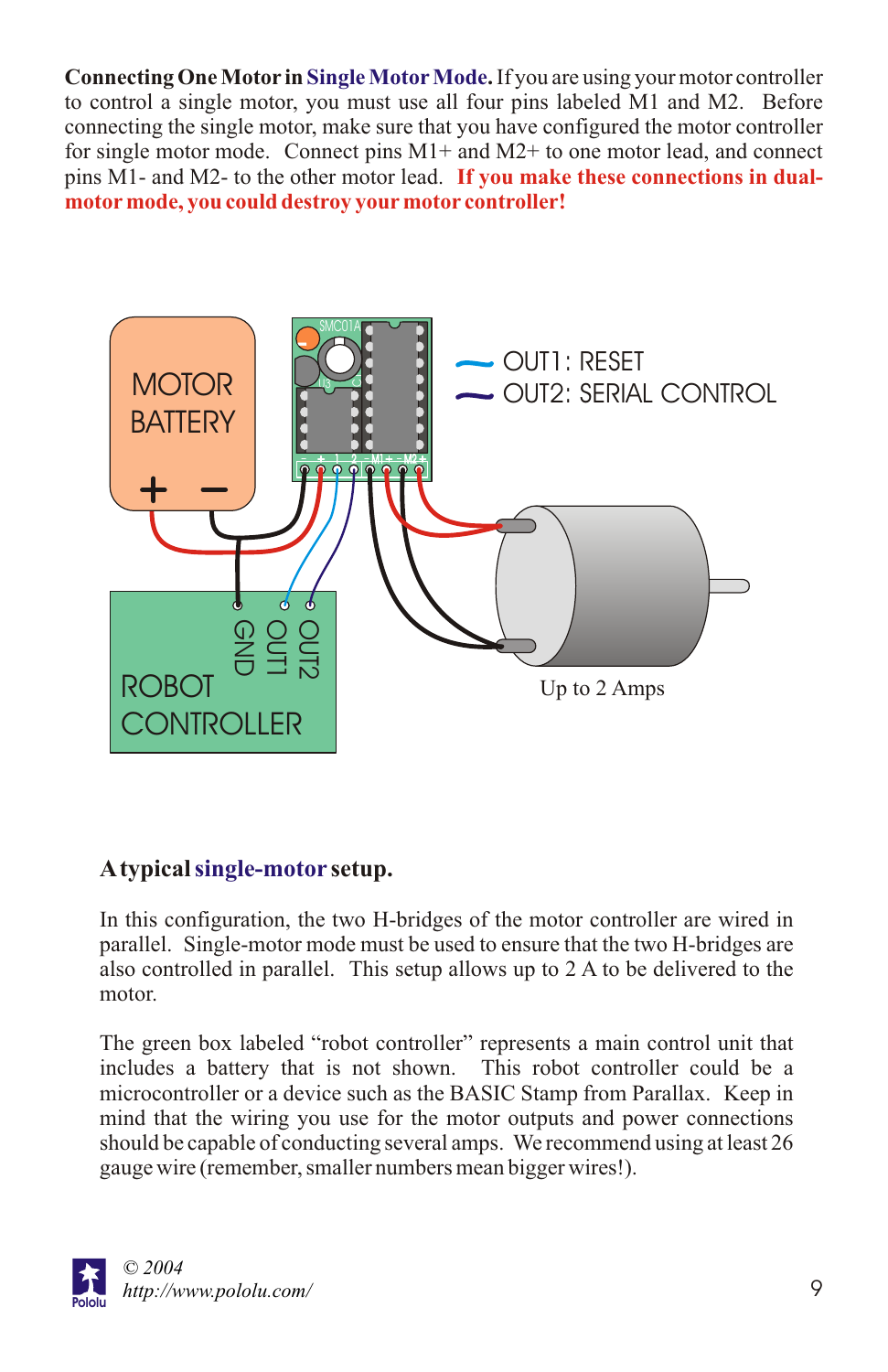## **Basics of the Serial Interface**

The motor controller uses a serial interface to communicate with a main controller, which could be a small microprocessor or a desktop computer. To use the motor controller, you must program your main controller to send data with the correct format to the motor controller's asynchronous serial input, which is the pin labeled '2'.

The motor controller expects eight bits at a time (with no parity bit) at a constant baud rate ranging from 1200 to 19200 baud (the motor controller will automatically detect the baud rate). The serial bits must be at logic levels and *non-inverted*, meaning that a

zero is sent as a low voltage, and a one is sent as a high voltage, as shown in the diagram to the right. (The PC-connection circuit on page *7* corrects the inverted signal coming out of PC serial ports.) *Commands sent to the serial input must conform to the above format or else the motor controller and other devices connected to the serial line may behave unexpectedly.*



Once you can send individual bytes correctly, you must send the correct sequence of bytes to get the motor controller to run your motors. This motor controller *interface protocol*is compatible with other Pololu serial devices such as our servo controller, so you can control multiple Pololu serial devices on a single line. The protocol requires one start byte, a one-byte device identifier, and then any number of bytes, as required by the device specified in the second byte:



The start byte is identified by its most significant bit being set; all subsequent bytes must have bit 7 clear, giving them possible values of 0 to 0x7F (0 to 127 decimal). Whenever a byte is transmitted on the serial line, all devices on that line check to see if the byte is the start byte; if it is, then all devices check the next byte to see if the data is meant for them. All subsequent bytes, the data bytes in the diagram above, are only interpreted by the appropriate devices, while all other devices wait for a new start byte.

If you did not understand all of the details above and you just want to use your motor controller, don't worry. You just need to use the right serial settings and send the correct sequences of bytes, as described on the following pages.

**Summary:** Use non-inverted, logic-level serial transmission at baud rates between 1200 and 19200, 8 bits at a time with no parity and one stop bit.

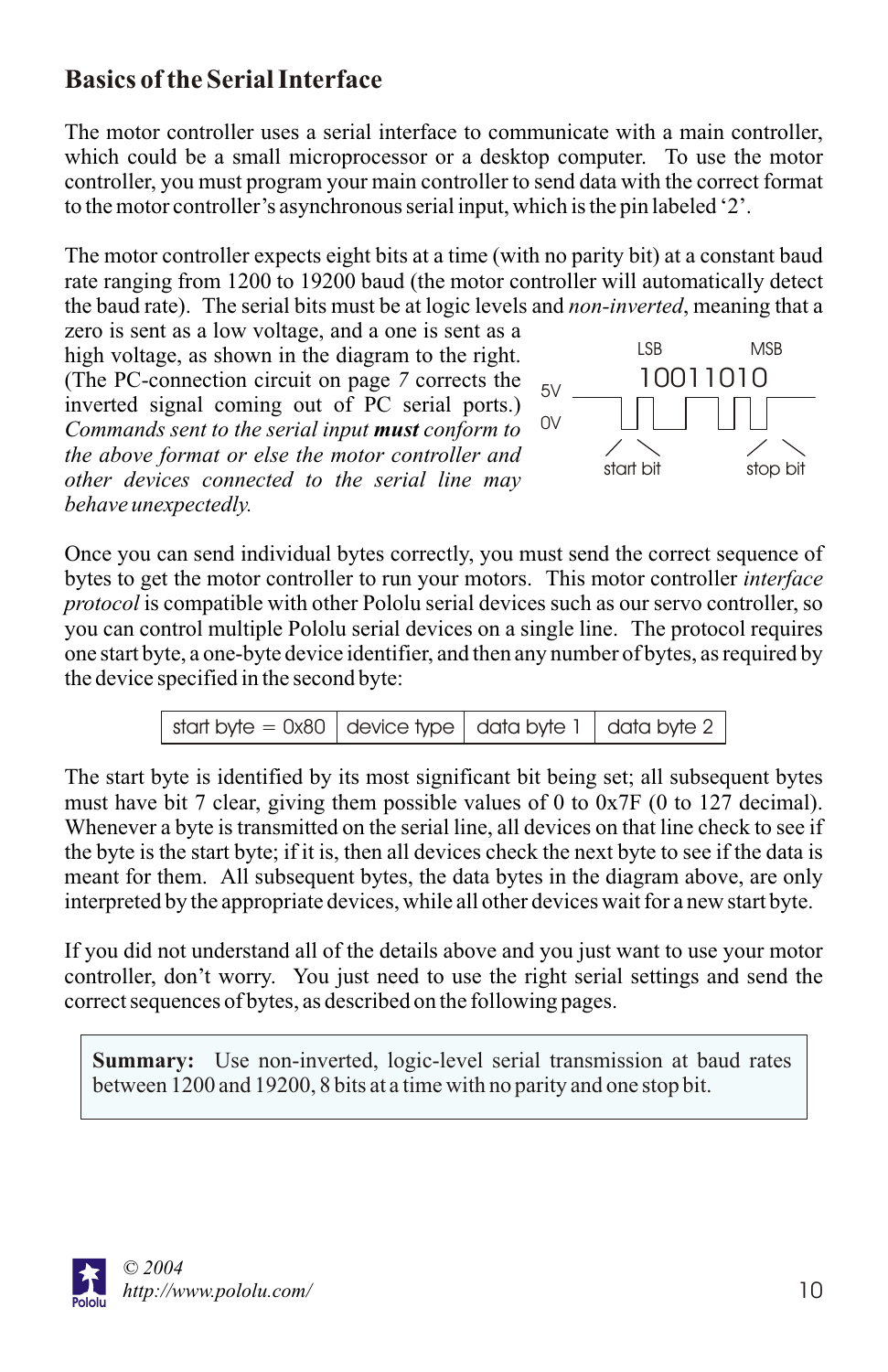#### **Configuring the MotorController**

You can configure your motor controller to control a single motor or to control two motors independently. You can also set which motor number a particular motor controller will control, in case you want to control many motors off of one serial line. During configuration, you should connect just one motor controller at a time to your serial line unless you want to configure each motor controller the exact same way. **The default configuration is for two-motor control with motornumbers 2 and 3.**

Configuration is achieved by sending a three-byte packet consisting of the start byte, a configuration command byte, and the new configuration byte:

start byte =  $0x80$  change configuration =  $0x02$  new settings, 0x00-0x7F

The new settings byte contains two parts: a six-bit motor number and a one-bit flag specifying onemotor or two-motor mode.

Bits 0-5 specify the motor number(s) to which the motor controller will respond. In singlemotor mode, the number you choose sets the number to which the motor controller will respond. In two-motor mode, the motor controller will respond to two consecutive numbers. If you set an even motor number, the motor controller will control that motor



number and the one above it; if you set an odd motor number, the motor controller will control that motor number and the one below it. **Note that all motor controllers will respond to motornumber 0 (and 1, if in two-motormode).**

• Bit 6 specifies whether the motor controller is in one-motor mode or in two-motor mode. If this bit is clear, the motor controller will be in two-motor mode; if the bit is set, the motor controller will be in 1-motor mode.

After sending the change configuration command, the motor controller will pulse pin M1- for one-motor mode and pin M1+ for two-motor mode <*motornumber*> + 1 times. If you want to verify that you correctly configured your motor controller to control one motor, say motor number 3, then connect a motor or light between pin M1- and ground and check that you see 4 pulses after you send the command. (The reason for the extra pulse is so that you get some response if you set the motor number to zero). **After configuration, the motor controllermust be reset (eitherby turning it off and back on orby using the reset line) before you can continue using it.**

```
Examples: (Using PBASIC "SEROUT" command with serial line on pin 5)
' "84" parameter sets up 9600 baud serial communication
                           '2-motor mode, controlling motors 2 and 3
                           '1-motor mode, controlling motor 4
SEROUT 5, 84,[$80,$2,$44] 'same as above, using hexadecimal
```
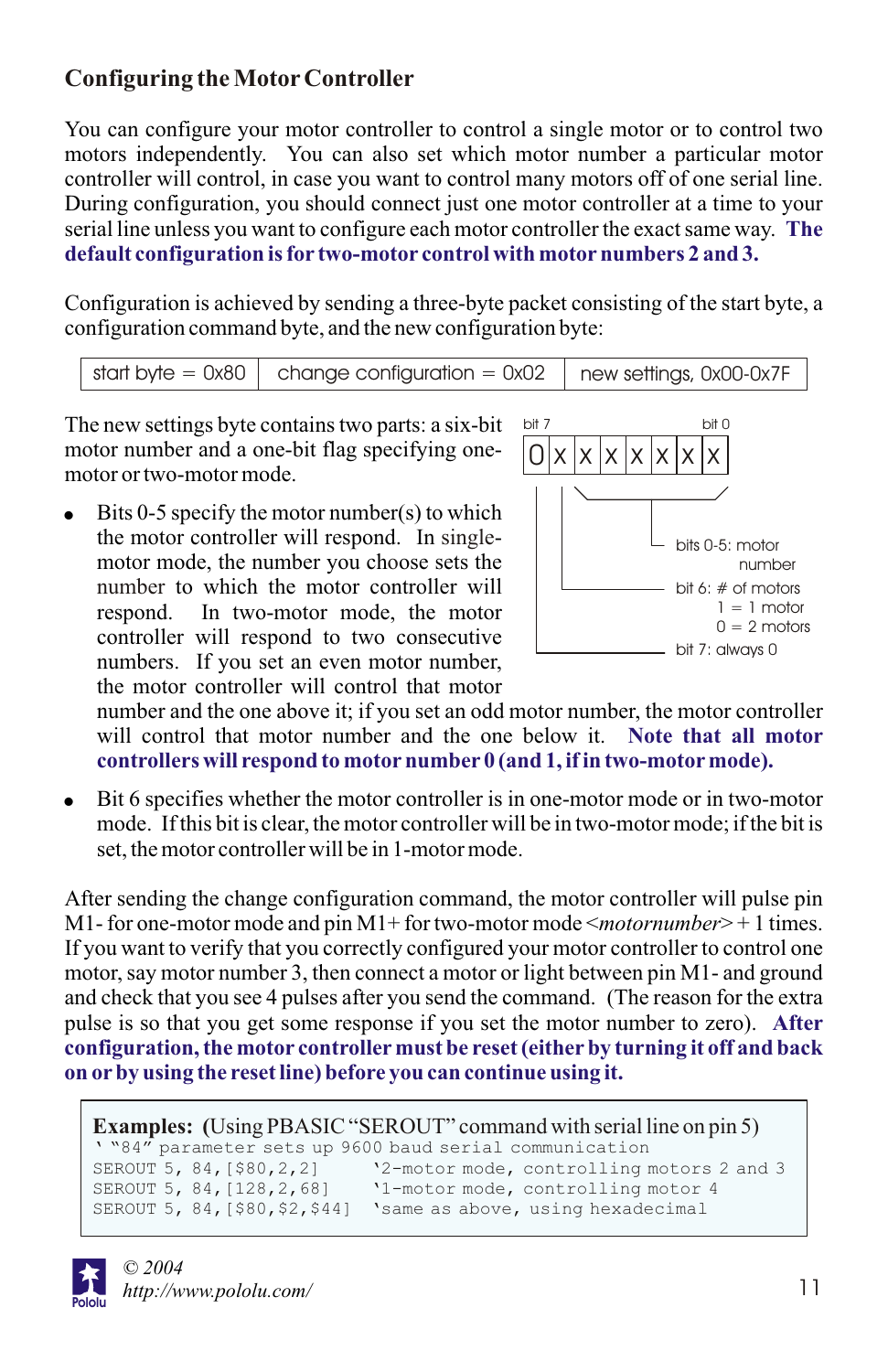# **Using the MotorController**

To set the speed and direction of a motor, send a four-byte command with the following structure to the motor controller:

```
start byte = 0x80 device type = 0x00 motor # and direction motor speed
```
#### **The Four-Byte MotorControllerCommand**

**Byte 1: Start Byte.** This byte should *always* be 0x80 (128 in decimal) to signify the beginning of a command. The start byte is the only byte with the highest bit (bit 7) set, and it alerts all devices on the serial line that a new command is being issued. All succeeding bytes sent down the serial line must have their highest bit cleared to zero.

**Byte 2: Device Type.** This byte identifies the device type for which the command is intended, and it should be 0x00 for commands sent to this motor controller. All devices that are not dual motor controllers ignore all subsequent bytes until another start byte is sent.

**Byte 3: Motor Number and Direction.** This byte has three parts, as shown in the diagram to the right:

- $\bullet$  Bit 0 specifies the direction of the motor. Set this bit to 1 to make the motor go forward; clear the bit to make it go backward.
- Bits 1-6 specify the motor number. All motor controllers respond to motor number(s) 0 (and 1, in dual-motor mode).



Bit 7 must be cleared since this is not a start byte.

To obtain the complete byte 3 value from a motor number and a direction, multiply the motor number by 2 and add 1 if the direction is forward. For example, to make motor 5 go forward, byte three should be  $5 \times 2 + 1 = 11$ . To make motor 1 go backward, byte 3 should be  $1 \times 2 = 2$ . (Two efficient ways to multiply by 2 in a microcontroller program are shifting left by one digit or adding the motor number to itself.)

**Byte 4: Motor Speed.** The most significant bit must be zero since this is not a start byte. The remaining seven bits specify the motor speed. The possible range of values for byte 4 is thus  $0x00$  to  $0x7F$  (0 to 127 decimal). 0x00 turns the motor off, and  $0x7F$ turns the motor fully on; intermediate values correspond to intermediate speeds. Setting a speed of 0 in forward or reverse will cause the motor controller to brake.

```
Examples: (Using PBASIC "SEROUT" command with serial line on pin 5)
' "84" parameter sets up 9600 baud serial communication
SEROUT 5, 84,[$80,0,5,127] 'motor 2 full on, forward
SEROUT 5, 84, [$80, 0, 5, 0] <br>SEROUT 5, 84, [$80, 0, 4, 0] 'motor 2 off, reverse (braking)
                                'motor 2 off, reverse (braking)
```
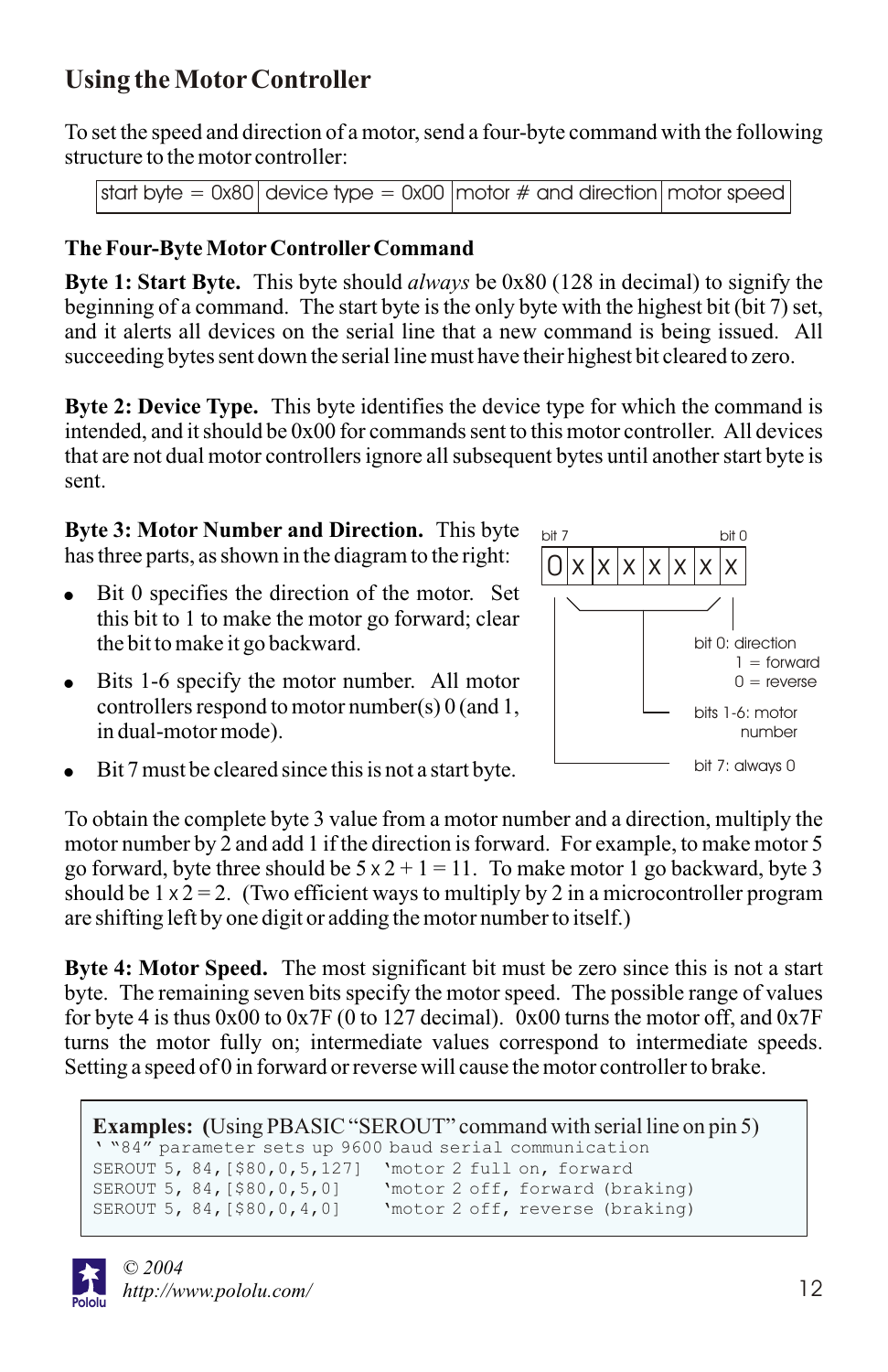#### **Resetting the MotorController**

The motor controller's reset line should normally be kept high at +5 V. Pull the reset line low to 0 V for at least 2 microseconds to reset the motor controller to its initial state (all motors off, waiting for the first serial command). You might also use a pull-down resistor on the reset line so that if your main controller gets reset, the motors do not keep running. We strongly recommend using the reset line, but if you do not want to use it, connect it through a 4.7 kOhm resistor to your logic supply. **After turning on the motor controller or resetting it, allow 100 ms for it to start up before sending any serial data.**

#### **Controlling Multiple MotorControllers with One Serial Line**

To control a particular motor, you must specify its motor number in command byte 3. Regardless of configuration, every motor controller responds to commands for motor number 0, and, in two-motor mode, to motor 1. To control more than two motors with a single serial line, you need to use motor numbers 2 through 63. Configure each motor controller to respond to different motor numbers, then connect them to the same serial line; each motor controller will respond only to the motor number to which it is configured.

For example, to control six motors independently with dual-motor mode, you need three motor controller boards, each with different motor numbers. All three motor controllers respond to commands for motor numbers 0 and 1. For controlling the six motors independently, use motor numbers 2, 3, 4, 5, 6, and 7. (In single-motor mode, you would need six motor controllers configured to numbers 1 through 6 since only motor number 0 is a universal motor number.)

## **Troubleshooting Tips**

If your motor controller does not work at first, it can be difficult to determine the cause because a broken unit could look just like a working one! Nevertheless, patience and meticulous attention to detail, along with these few tips, should usually help you through:

**Check all of your solder joints.** Agood solder joint should look shiny, and you should have no shorts. If you have a multimeter, check that you have all of the connections as shown on the schematic on page 15.

**Double check all of your connections.** Are your logic and motor supply grounds connected? If you are using a breadboard or sockets, are the motor controller pins all making good contact?

**Double check your code.** Are your baud rate settings correct? If you cannot get your design working with the top baud rate of 19200, try lowering it to 9600, where slight timing mismatches are less likely to frustrate your efforts.

**Are you using the correct motor number?** If nothing seems to be working, start by using motor number 0, which should work regardless of the configuration.

**Are you using good power supplies?** Make sure your power supply can supply enough current for your motors. Do not use regulated power for your motor supply.

**If your motors run and then unexpectedly stop**, your motor driver chip might be overheating. You can help the situation by putting a heat sink on the motor driver chip, lowering your motor supply voltage, and putting short stops between changes in motor direction.

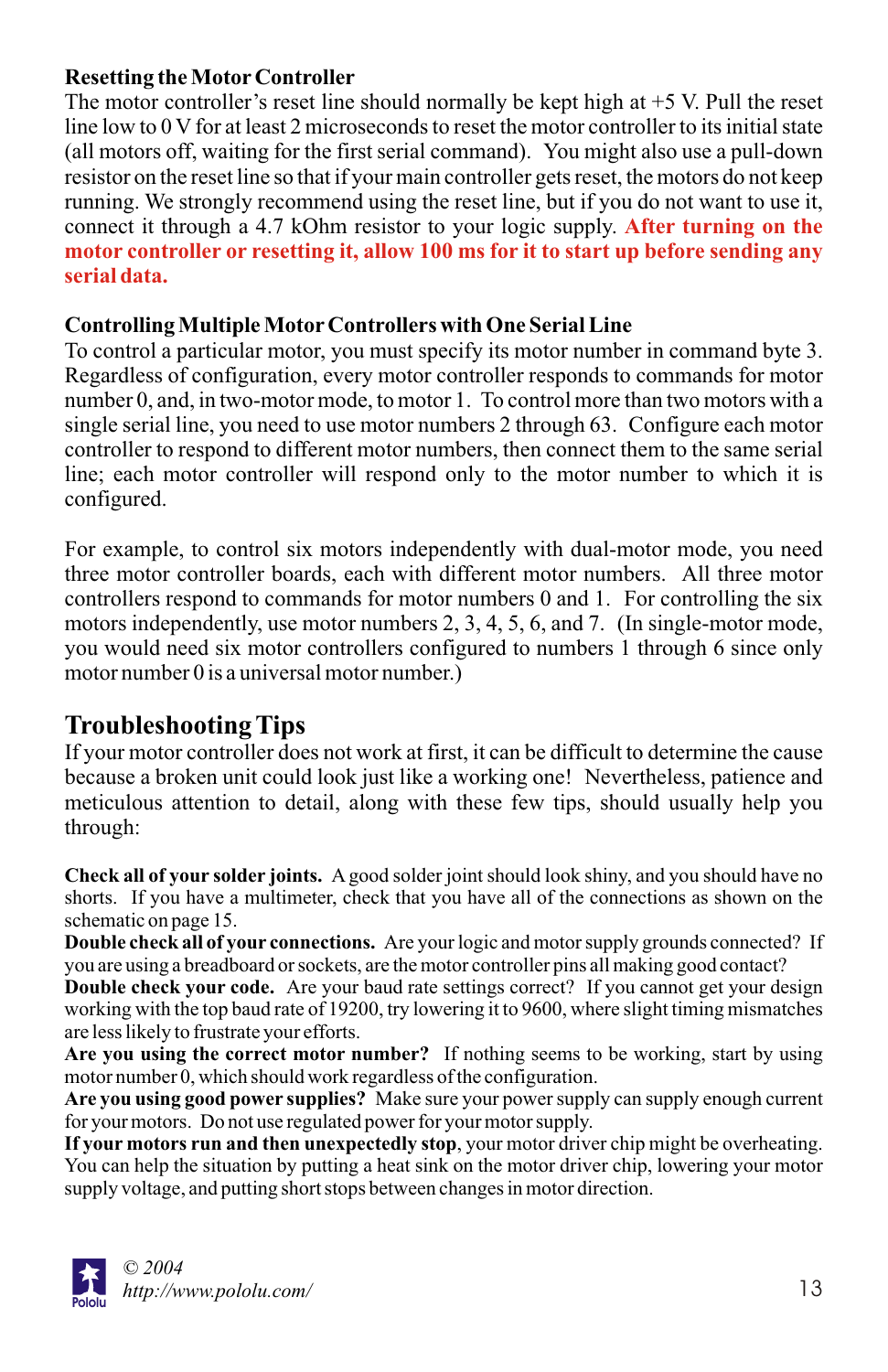#### **Example BASIC Stamp II Program**

This program, which can run on a BASIC Stamp II controller, makes motor 1 gradually speed up, then slow down, then speed up in the other direction, and then slow down again. For the code to work, pin 15 must be connected to the reset input (1), and pin 14 must be connected to the serial input (2). The interface code should look similar in other programming languages; the description below should help you in understanding the code and, if necessary, in translating it to other languages.

On line 1, the 8-bit variable speed is declared for later use. The serial line is then taken high, to its idle state, before the motor controller is reset by a low-going pulse on pin 15 (lines 3 and 4). A 100-ms pause on line 5 ensures that the motor controller is up and running before any serial data is sent to it.

The first *for loop* on lines 6-9 causes motor 1 to gradually speed up. The serial output is created by the serout statement on line 7. The first parameter, 14, specifies the pin number through which to send the serial signal. The next parameter, 84, sets up the serial characteristics to be 8 bits with no parity, non-inverted, at a baud rate of 9600. The four numbers in square brackets are the data to be sent, and they correspond to the four control bytes for the motor controller. The first two bytes should always be \$80 and 0. The second 0 makes motor 1 go backward. The speed variable, which increases every time through the loop, is the only part of the command that changes, and that is what makes the motor gradually speed up. The pause statement on line 8 causes the program to wait for 20 ms (0.02 seconds) before sending the next command.

When the first loop ends, the motor is set to its full speed of 127. The second loop on lines 10-13 slows the motor back down by sending speeds from 127 down to 0. The next two loops on lines14-21 then repeat the process, except for the parameter value of 1 in byte three, which causes motor 1 to spin forward.

| 1                     | speed var byte         |                                          |
|-----------------------|------------------------|------------------------------------------|
| $\mathbf{2}^{\prime}$ | high 14                | 'take serial line high                   |
| 3                     | $1$ ow $15$            | 'reset motor controller                  |
| $\overline{4}$        | high 15                |                                          |
| 5                     |                        | pause 100 Mnotor controller startup time |
| 6                     | for speed = $0$ to 127 |                                          |
| $\overline{7}$        |                        | serout 14,84, [\$80, 0, 0, speed]        |
| 8                     | pause 20               |                                          |
| 9                     | next                   |                                          |
| 10                    | for speed = $127$ to 0 |                                          |
| 11                    |                        | serout 14,84, [\$80, 0, 0, speed]        |
| 12                    | pause 20               |                                          |
| 13                    | next.                  |                                          |
| 14                    | for speed = $0$ to 127 |                                          |
| 15                    |                        | serout 14,84, [\$80, 0, 1, speed]        |
| 16                    | pause 20               |                                          |
| 17                    | next.                  |                                          |
| 18                    | for speed = $127$ to 0 |                                          |
| 19                    |                        | serout 14,84, [\$80, 0, 1, speed]        |
| 20                    | pause 20               |                                          |
| 21                    | next                   |                                          |

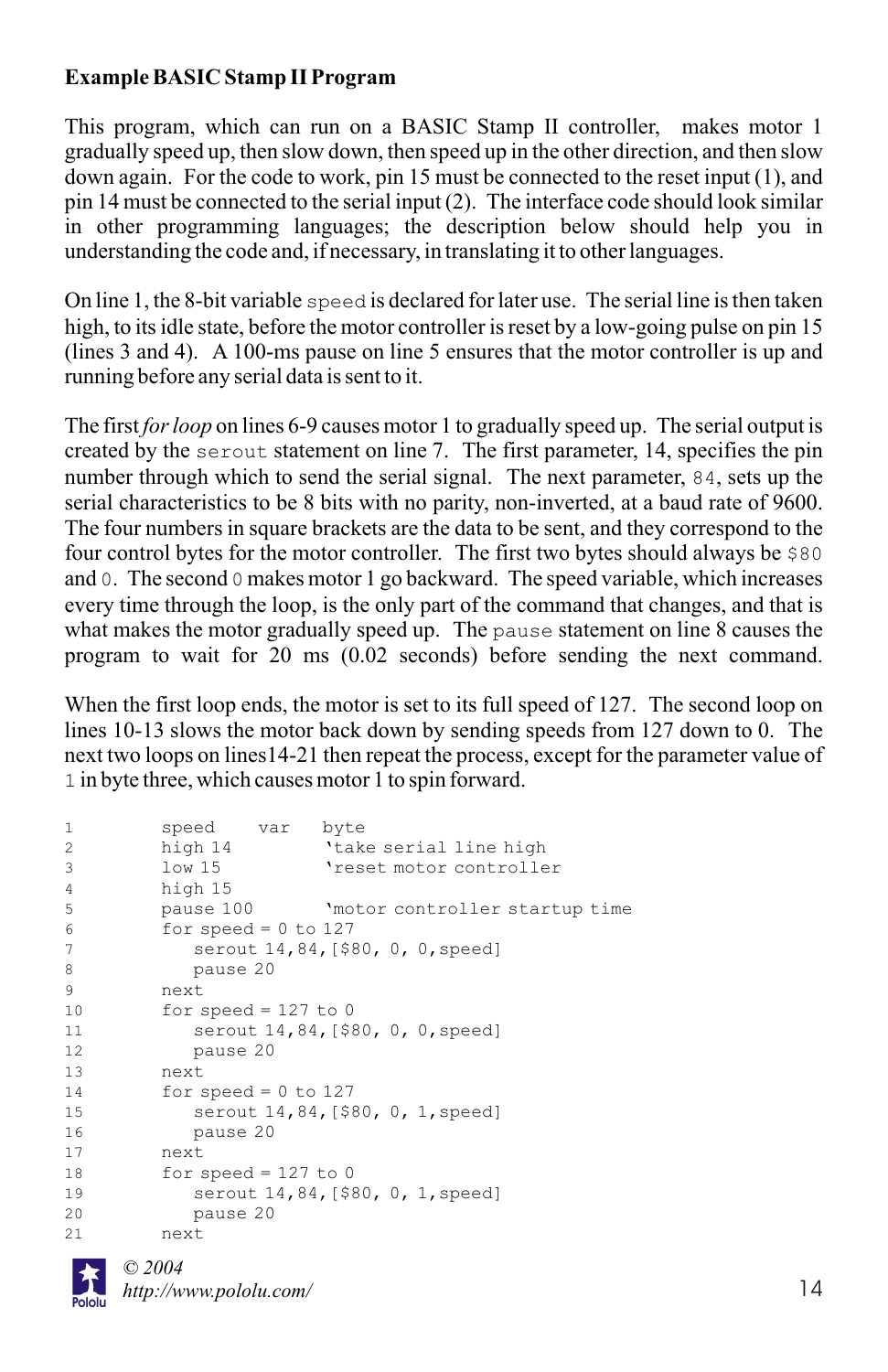## **How the MotorControllerWorks**

The motor controller uses *H-bridges* to turn motors forward and backward (see the dotted 'H'in the left figure). H-bridges have four switches, which are turned on in pairs to allow current to flow into the motors in both directions, as shown below. In the left figure, all four switches are open, and the motor is turned off. When switches 1 and 4 close, the motor turns in one direction; when switches 2 and 3 close, the motor turns the other way. Integrated circuit U2 contains two H-bridges, allowing bidirectional control of two motors.



A technique called *pulse width modulation* (PWM) is used to control the speed of the motors. The microcontroller (U1) is a little computer that controls the H-bridge switches. It turns the switches on and off very rapidly (600 times per second) and varies the percentage of the time that the switches are on to achieve the speed set by the serial interface. For a higher speed, the switches are on a larger fraction of the time than for a slower speed. At the maximum speed of 127, the switches are left on. The momentum of the motor shaft keeps the shaft spinning at a constant speed that can be varied smoothly over all 127 different speeds.

U3 and the capacitors provide a steady 5V power supply for the microcontroller, which cannot run at the full motor voltage provided to the board at the '+' and '-' pins.

The complete schematic diagram of the motor controller is shown below: